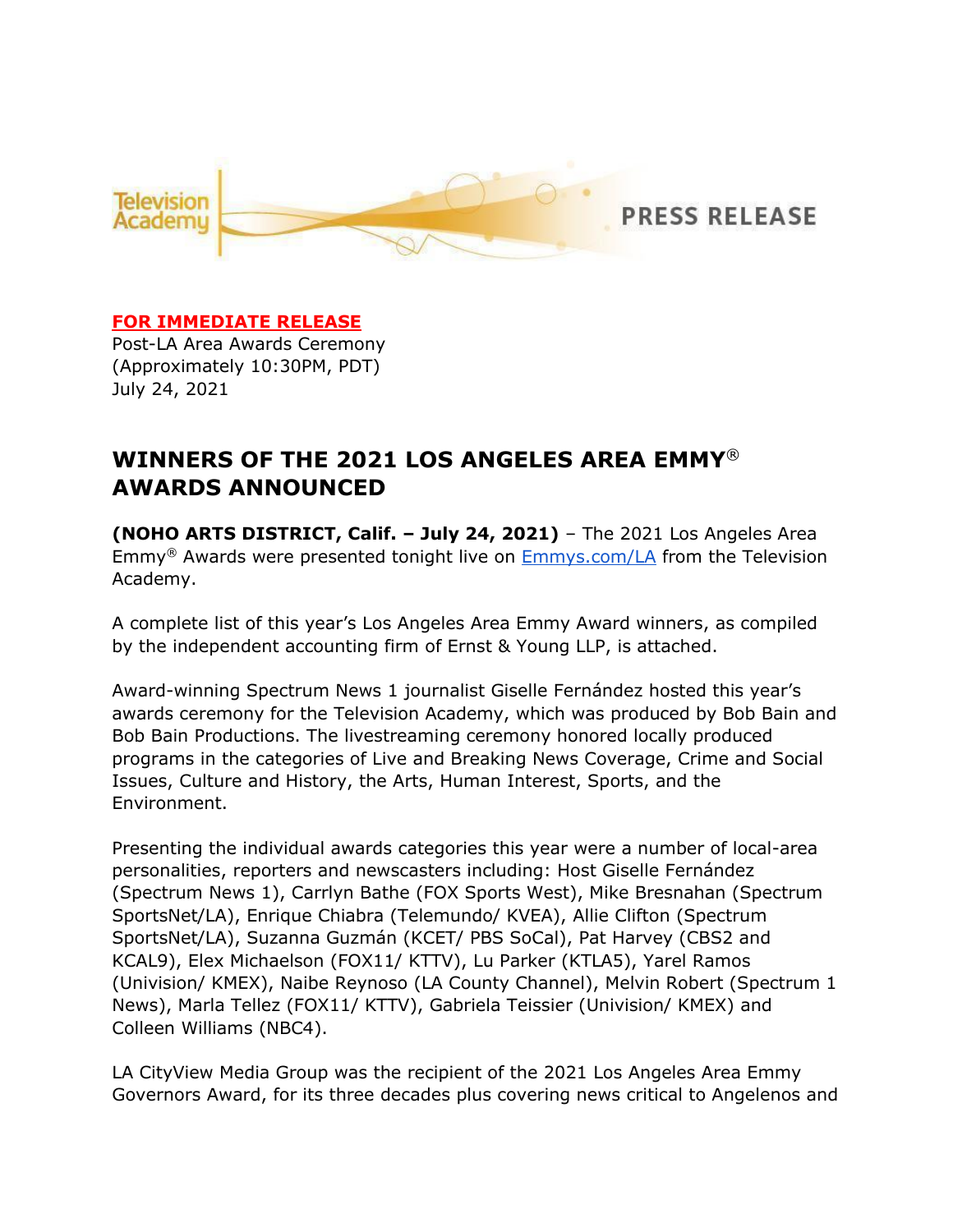Southern Californians, with special recognition of its service providing Public Health Department pandemic updates throughout 2020 to all local area news outlets.

The Los Angeles Area Emmys were made possible by Television Academy sponsors FIJI Water, Ketel One, Kia America, PEOPLE magazine, Sterling Vineyards and United Airlines.

Mitch Waldow is vice chair, Los Angeles Area, serving on the Academy's Executive Committee. Paul Button and Christie Lyn Lugo Leigh are the Los Angeles Area governors.

For more information, visit **Emmys.com**.

**# # #**

**Contact:** Stephanie Goodell breakwhitelight (for the Television Academy) [stephanie@breakwhitelight.com](mailto:stephanie@breakwhitelight.com) 818-462-1150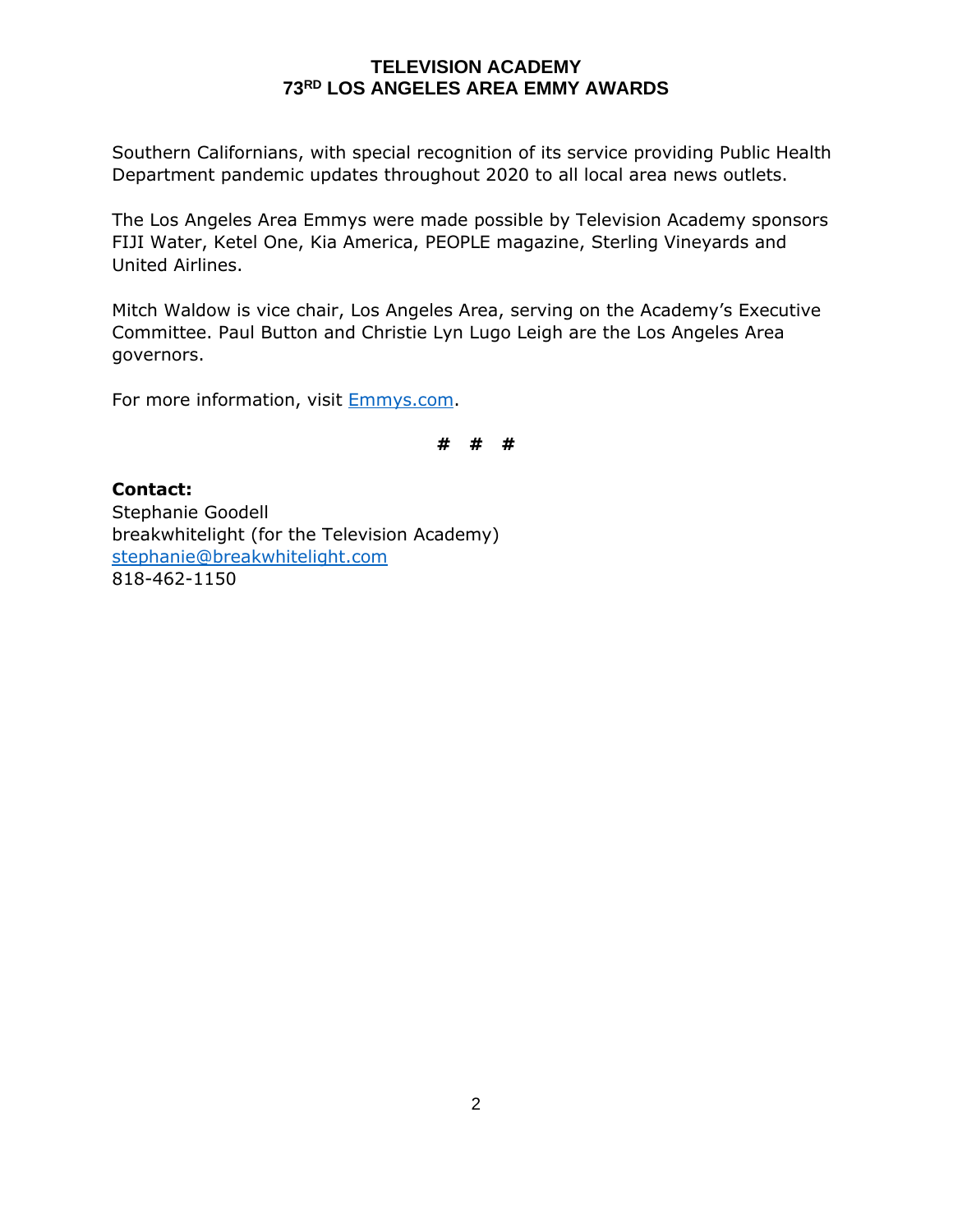The awards are distributed as follows:

| KCET                      | 9              |
|---------------------------|----------------|
| <b>KVEA</b>               | 6              |
| <b>Spectrum SportsNet</b> | 6              |
| ABC7                      | 4              |
| <b>KMEX</b>               | 3              |
| KTLA5                     | 2              |
| <b>KTTV-TV</b>            | 2              |
| <b>Spectrum News 1</b>    | $\overline{2}$ |
| CBS2/KCAL9                | 1              |
| <b>LA County Channel</b>  | 1              |
| <b>LAFC</b>               | 1              |
| <b>PBS SoCal</b>          | 1              |
| Spectrum SportsNet LA     | 1              |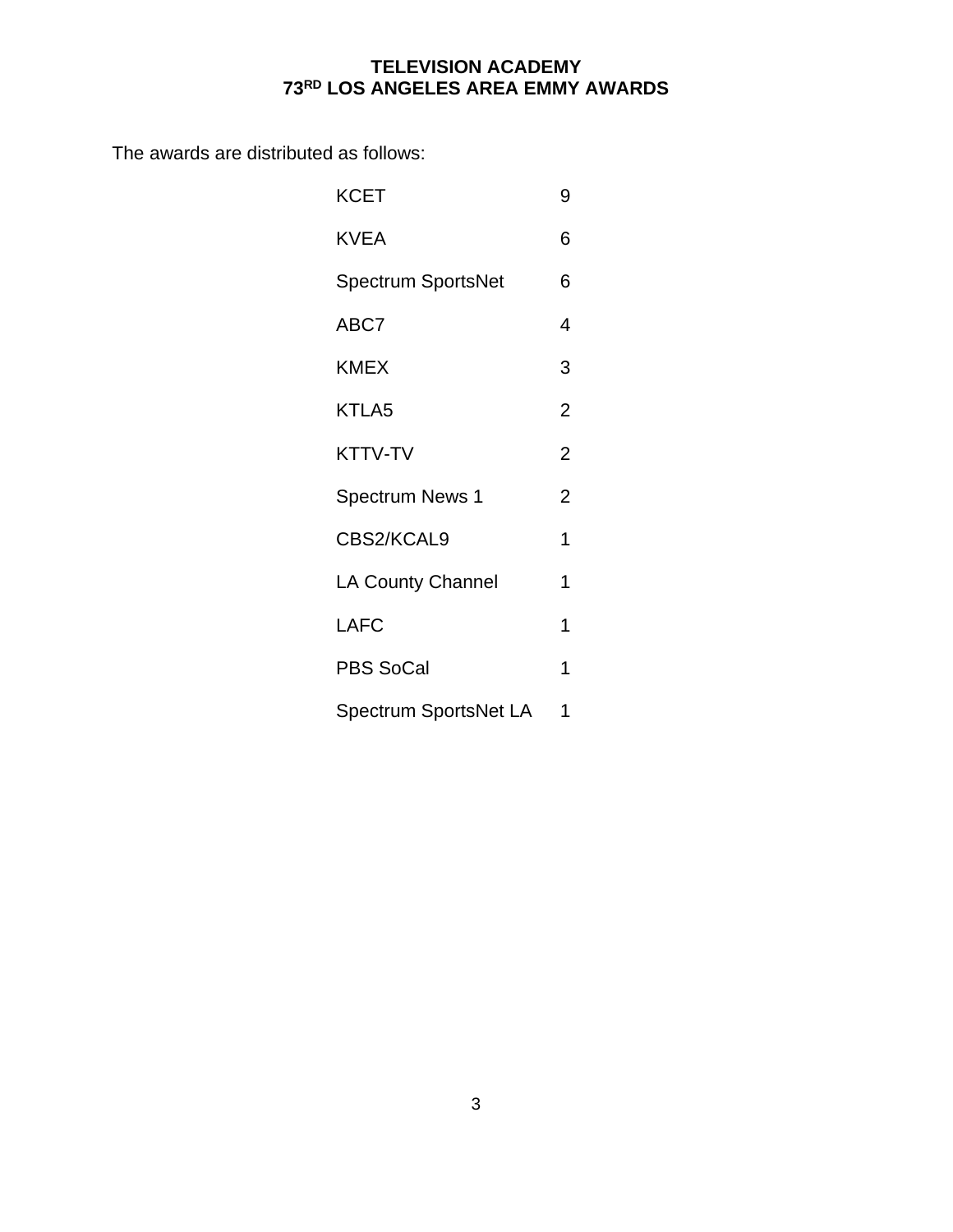| LIVE COVERAGE OF AN UNSCHEDULED NEWS EVENT                                                                                                                                                                                                                                                                                                                                                                                                                                                                                                                                                                                                       |                              |
|--------------------------------------------------------------------------------------------------------------------------------------------------------------------------------------------------------------------------------------------------------------------------------------------------------------------------------------------------------------------------------------------------------------------------------------------------------------------------------------------------------------------------------------------------------------------------------------------------------------------------------------------------|------------------------------|
| <b>FURIA POR JUSTICIA</b>                                                                                                                                                                                                                                                                                                                                                                                                                                                                                                                                                                                                                        | <b>KVEA</b>                  |
| <b>KVEA</b>                                                                                                                                                                                                                                                                                                                                                                                                                                                                                                                                                                                                                                      |                              |
| <b>LIVE SPECIAL EVENTS - NEWS</b>                                                                                                                                                                                                                                                                                                                                                                                                                                                                                                                                                                                                                |                              |
| <b>KOBE POR SIEMPRE</b>                                                                                                                                                                                                                                                                                                                                                                                                                                                                                                                                                                                                                          | <b>KVEA</b>                  |
| <b>KVEA</b>                                                                                                                                                                                                                                                                                                                                                                                                                                                                                                                                                                                                                                      |                              |
| LIVE SPECIAL EVENTS - PROGRAMMING                                                                                                                                                                                                                                                                                                                                                                                                                                                                                                                                                                                                                |                              |
| KOBE BRYANT PREGAME CEREMONY                                                                                                                                                                                                                                                                                                                                                                                                                                                                                                                                                                                                                     | Spectrum<br><b>SportsNet</b> |
| <b>Spectrum SportsNet</b>                                                                                                                                                                                                                                                                                                                                                                                                                                                                                                                                                                                                                        |                              |
| <b>ENTERTAINMENT</b>                                                                                                                                                                                                                                                                                                                                                                                                                                                                                                                                                                                                                             |                              |
| THE EMMYS ROUNDTABLE: SHOWRUNNERS<br>(LA TIMES ENVELOPE ROUNDTABLE)                                                                                                                                                                                                                                                                                                                                                                                                                                                                                                                                                                              | <b>Spectrum News 1</b>       |
| Chris Argentieri, Executive Producer<br>James Novogrod, Executive Producer<br>Denise Callahan, Co-Executive Producer<br>John McCutchen, Co-Executive Producer<br>Julia Turner, Co-Executive Producer<br>Alison Brower, Co-Executive Producer<br>Elena Nelson Howe, Co-Executive Producer<br>Erik Himmelsbach-Weinstein, Co-Executive Producer<br>Dakota Ornelas, Associate Producer<br>Cienna Davis, Associate Producer<br>LZ Granderson, On-Camera Talent<br>Jose Soriano, Director<br>Mark Potts, Editor<br>Cody Long, Editor<br>Amy King, Supervising Producer<br><b>Steven Banks, Supervising Producer</b><br>Ken Kwok, Supervising Producer |                              |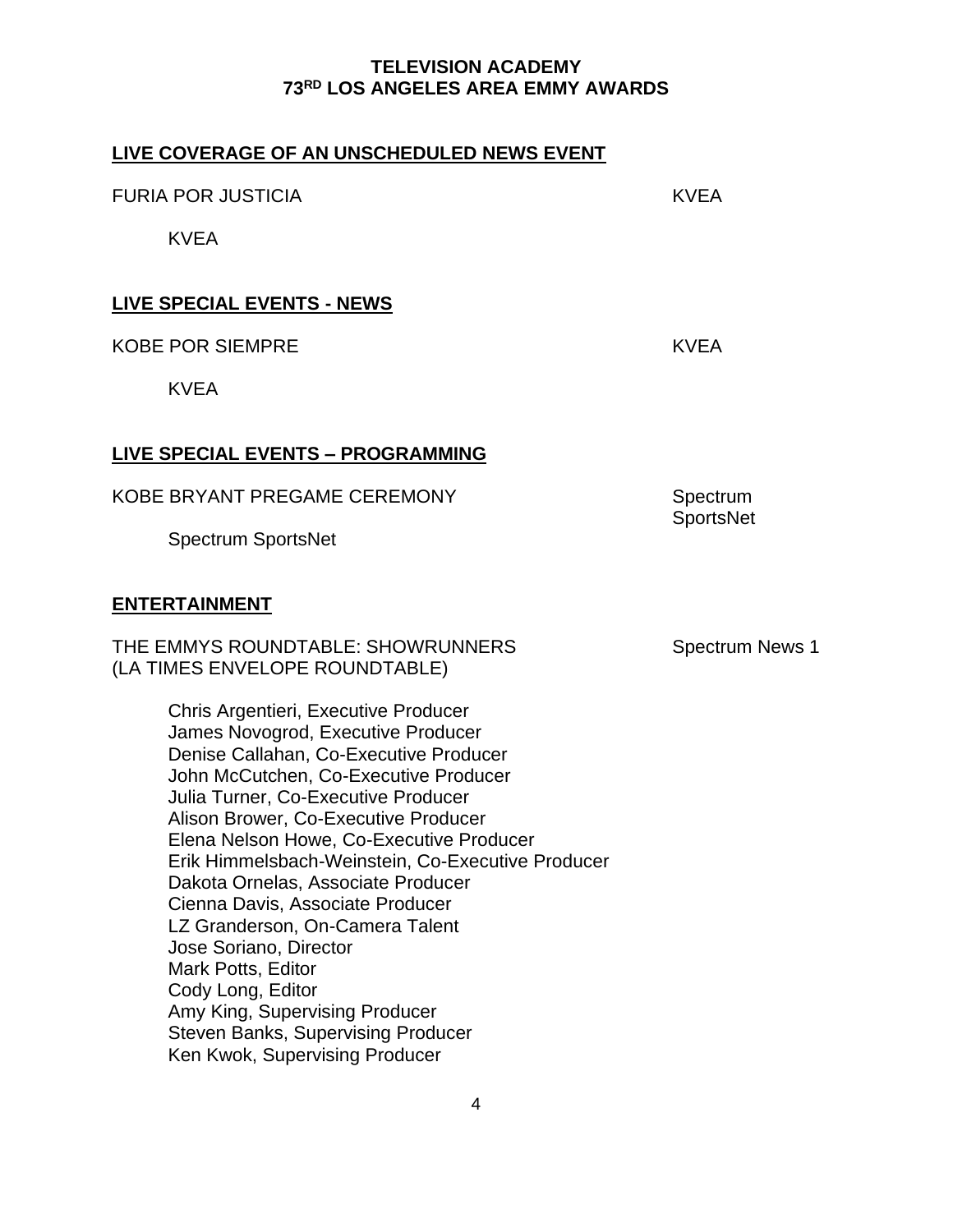5

**ENTERTAINMENT NEWS STORY**

GOOD MEDICINE (FACEISM) ABC7 (EYEWITNESS NEWS AT 5PM)

David Ono, Producer, Reporter, Writer Jeff MacIntyre, Camera, Co-Producer, Editor

#### **FEATURE SEGMENT**

EL ARTE DE LAS CATRINAS TERMINAS TERMINAS EL ARTE DE LAS CATRINAS (ACCESO TOTAL LOS ANGELES)

Amaya Pinto Fernandez, Producer Mario Marval, Editor Alejandro Chipana, Camera Armida Mier, Associate Producer, On-Camera Talent Claudia Uballez, Associate Producer

# **ARTS**

LIGHT AND SPACE (ARTBOUND) KCET

Juan Devis, Executive Producer Sue Ding, Director, Producer Travis LaBella, Director of Photography, Producer Jacqueline Reyno, Producer Angela Boisvert, Co-Producer Matthew Crotty, Co-Producer Amanda Marie Pinedo, Associate Producer Collin Davis, Editor

### **SPORTS NEWS STORY**

LA VIDA EN PATINETA EN EN ENGLISHA KMEXERA KMEXERA EN EN ENGLISHA EN ENGLISHA KMEXERA EN ENGLISHA KMEXERA EN E (NOTICIAS UNIVISION 34 A LAS ONCE)

Diana Alvarado, Anchor, Reporter Juan Hernandez, Camera, Editor Silvia Alvarez, Producer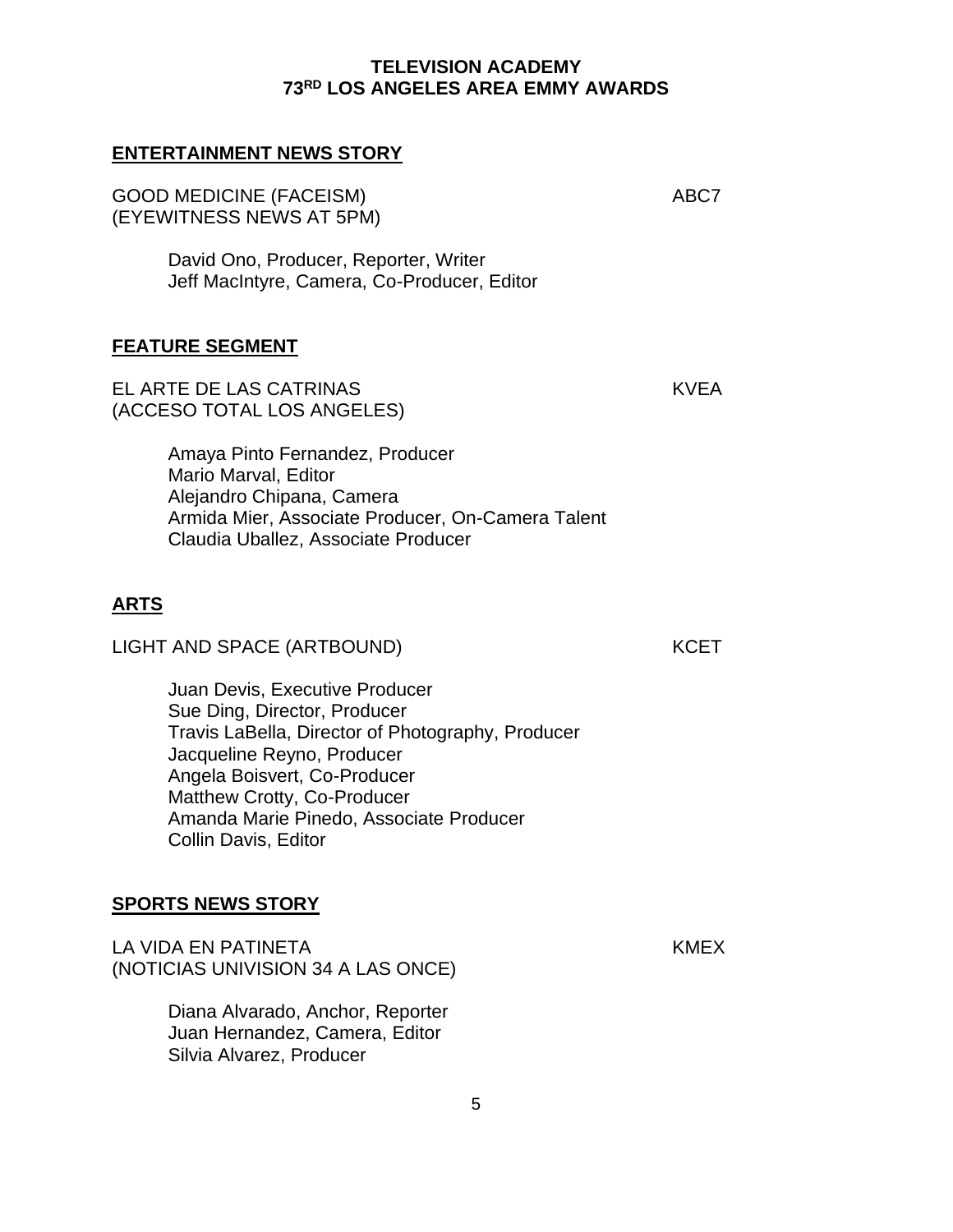# **SPORTS SERIES – NEWS**

ATLETA DE LA SEMANA KVEA

KVEA

# **SPORTS TEASE**

| <b>LAKERS RETURN WITHOUT KOBE</b>                                                                                                                                         | Spectrum         |  |
|---------------------------------------------------------------------------------------------------------------------------------------------------------------------------|------------------|--|
| Henry Glassner, Producer<br>Reshad Bahadori, Editor                                                                                                                       | <b>SportsNet</b> |  |
| <b>SPORTS FEATURE</b>                                                                                                                                                     |                  |  |
| VIN SCULLY NARRATES "HOME" (FOX11 SPORTS WRAP)                                                                                                                            | KTTV-TV          |  |
| Peter Wilgoren, Executive Producer<br>Luc Alexander Nixon Jr, Editor                                                                                                      |                  |  |
| <b>CRIME/SOCIAL ISSUES NEWS STORY</b>                                                                                                                                     |                  |  |
| GABRIEL FERNANDEZ (EYEWITNESS NEWS AT 5PM)                                                                                                                                | ABC7             |  |
| Miriam Hernandez, Reporter<br>Lisa Bartley, Producer<br>Marcos Pallares, Editor                                                                                           |                  |  |
| <b>CRIME/SOCIAL ISSUES</b>                                                                                                                                                |                  |  |
| FIRE STATION 9 (SOCAL CONNECTED)                                                                                                                                          | <b>KCET</b>      |  |
| <b>Robert McDonnell, Supervising Producer</b><br>Karen Foshay, Executive Producer<br>Gina Pollack, Producer<br>Michael Ray, Director of Photography<br>Andy Viner, Editor |                  |  |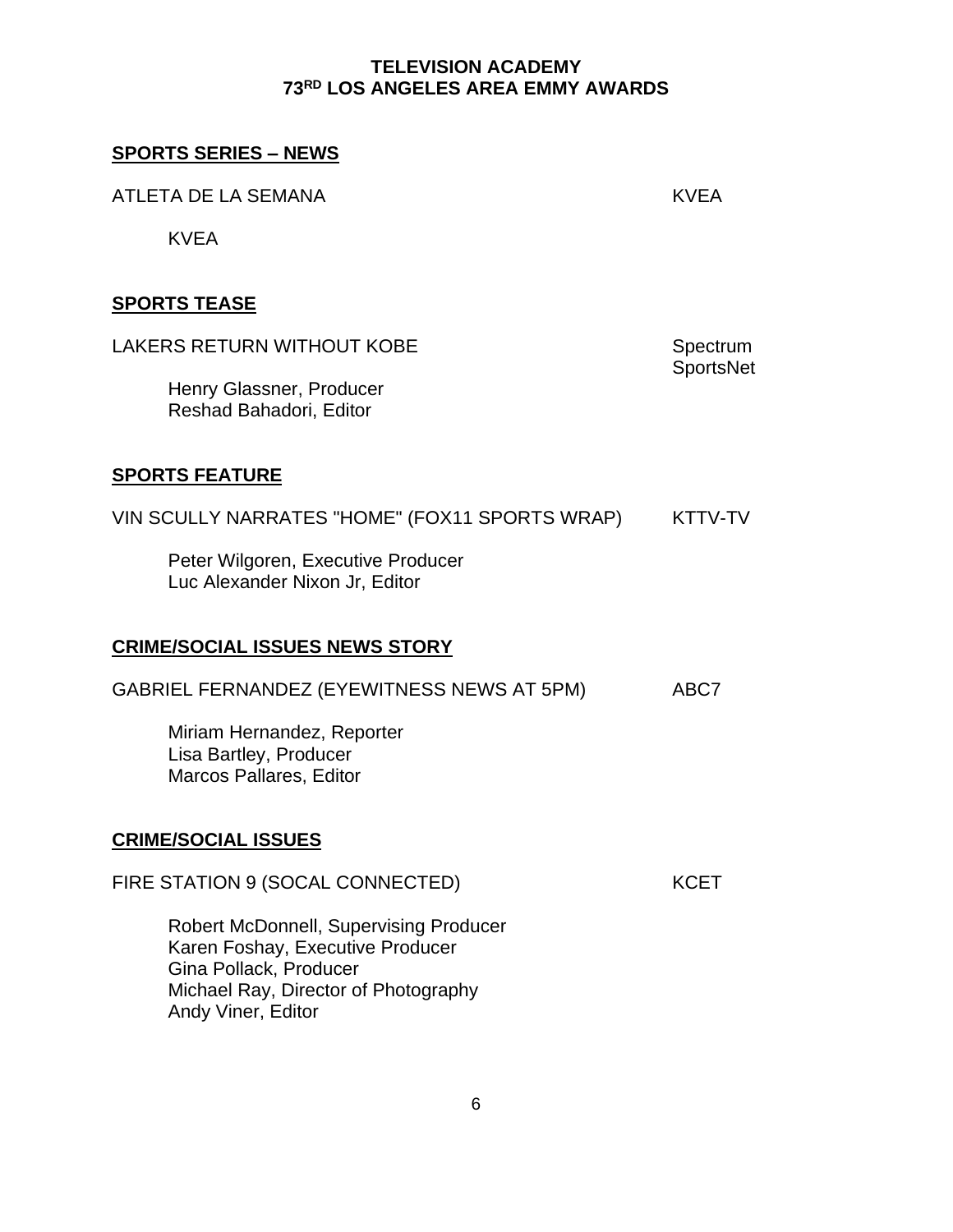### **INFORMATION SEGMENT**

MY KIDS CAN'T BREATHE: HOW SOUTH AFRICA'S COAL KCET MINES POLLUTE THE AIR (EARTH FOCUS)

Juan Devis, Executive Producer Nicky Milne, Executive Producer, Producer Jon Christensen, Producer Matthew Crotty, Executive Producer Kim Spencer, Executive Producer

### **INVESTIGATIVE NEWS STORY**

| CRONY CONTRACTS (FOX 11 NEWS AT 10PM) | KTTV-TV |
|---------------------------------------|---------|
|---------------------------------------|---------|

Bill Melugin, Reporter Luc Nixon, Editor Sam Dubin, Camera

# **SPORTS SERIES - PROGRAMMING (LIVE BROADCAST)**

ACCESS SPORTSNET LAKERS SERVICES SPORTS AND ACCESS SPORTS AND THE RESERVE AND RESERVE ASSESSMENT AND RESERVE A

Spectrum SportsNet

**SportsNet** 

**\* \* \* \* \* \* \* \***

LAFC PREGAME SHOW **LAFC** 2001 2002 2004

LAFC

# **SPORTS SERIES - PROGRAMMING (POST-PRODUCED)**

Spectrum SportsNet LA

Spectrum SportsNet LA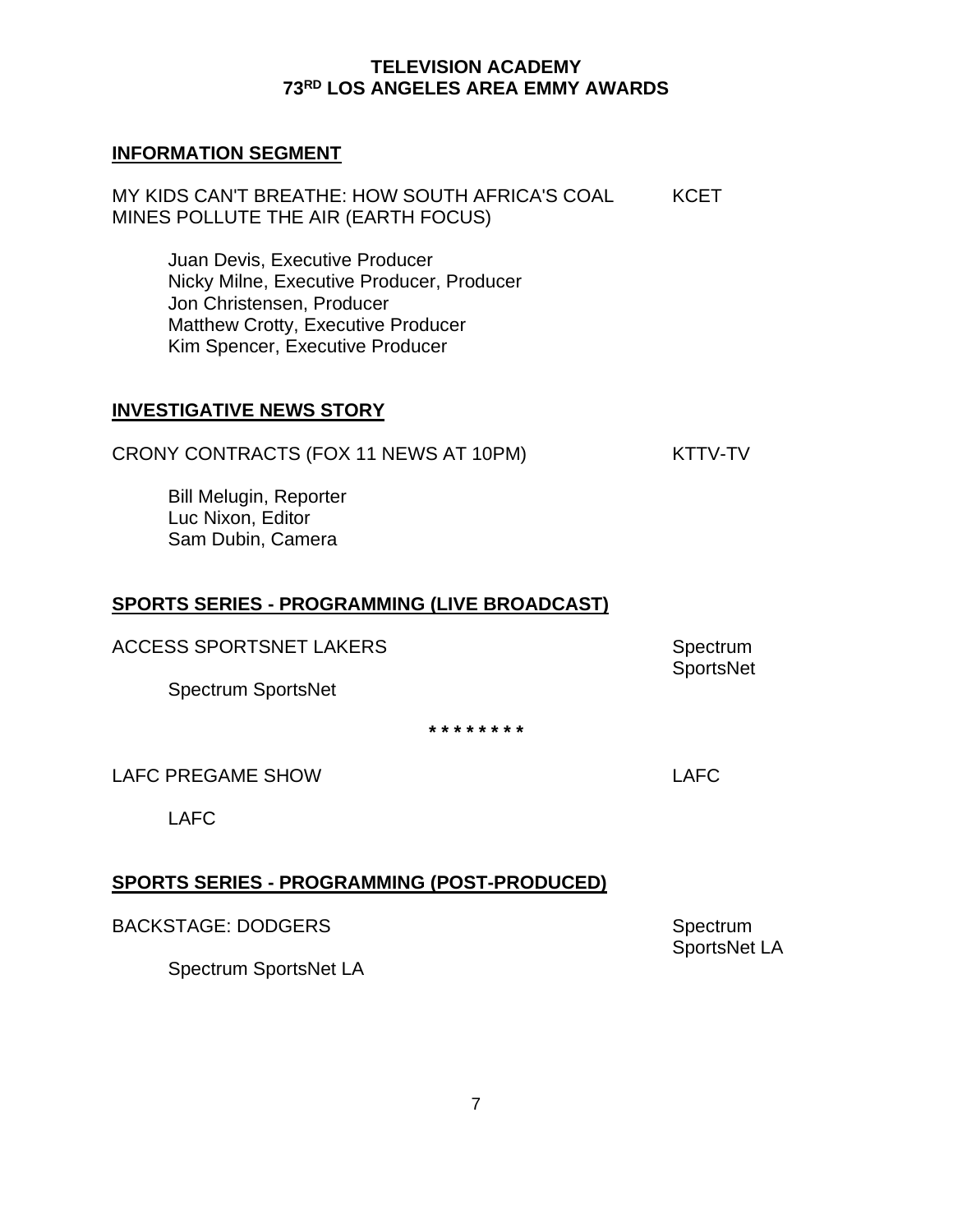# **LIVE SPORTS COVERAGE**

| LOS ANGELES LAKERS VS. PORTLAND TRAIL BLAZERS<br><b>Spectrum SportsNet</b> | Spectrum<br><b>SportsNet</b> |
|----------------------------------------------------------------------------|------------------------------|
| <b>SPORTS SPECIAL</b>                                                      |                              |
| LEAVE A LEGACY: THE 2019-2020 LAKERS SEASON                                | Spectrum<br>SportsNet        |

Spectrum SportsNet

# **PUBLIC SERVICE ANNOUNCEMENT**

THE RISK IS REAL: CIRO MURGUITIO LA County Channel

Lennie LaGuire, Executive Producer Carla Carlini, Executive Producer Judith Green, Executive Producer Naibe Reynoso, Producer Miguel Torres, Camera Alejandro Galvan, Editor Joe McDonald, Producer

# **NEWS SERIES**

FACEISM ABC7

ABC7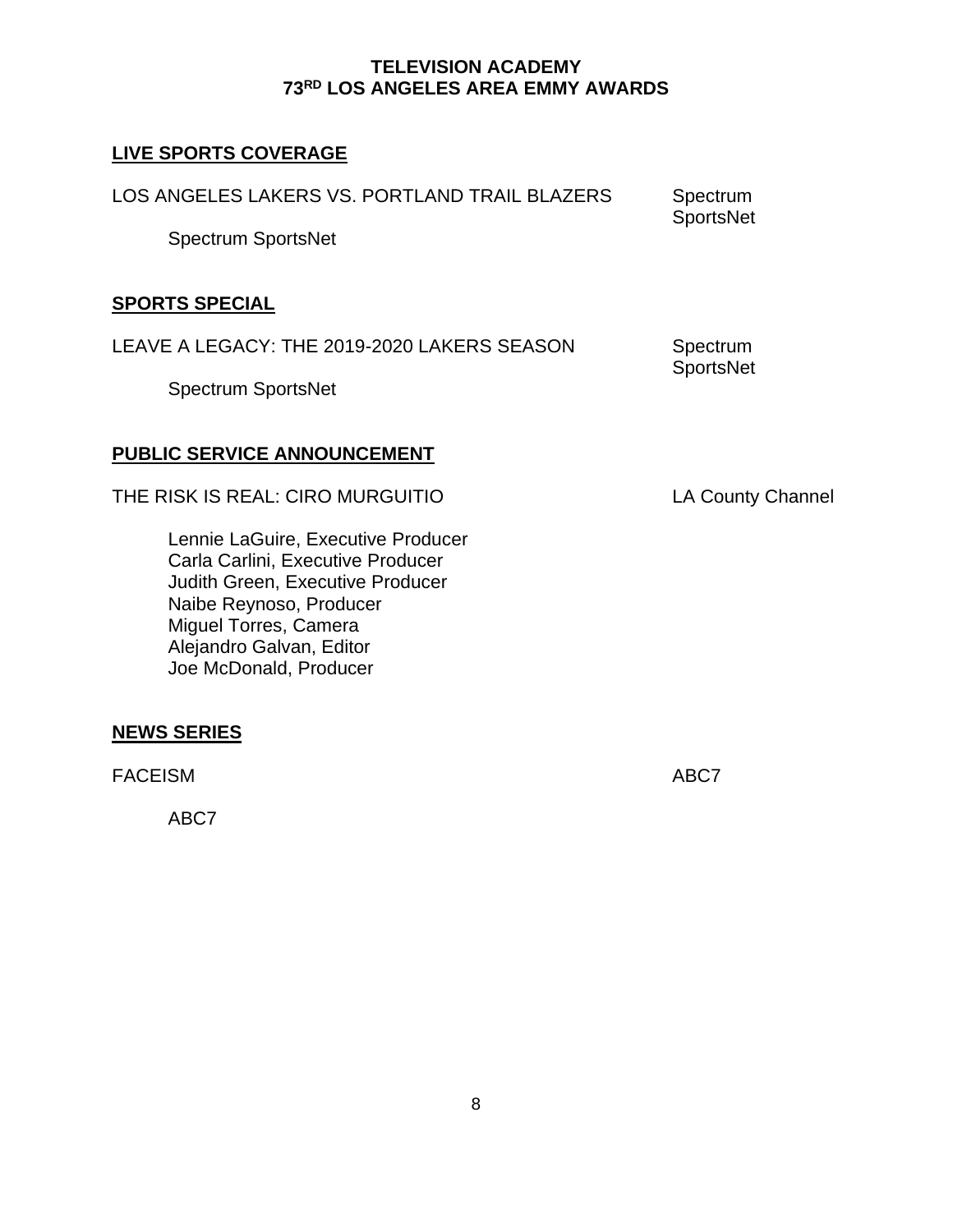### **CULTURE/HISTORY**

### HOLLYWOOD'S ARCHITECT: PBS SoCal THE PAUL R. WILLIAMS STORY

Michelle Merker, Executive Producer Courtney B. Vance, On-Camera Talent Royal Kennedy Rodgers, Director, Producer, Writer Kathy McCampbell Vance, Director, Producer George Artope, Editor John Simmons, Camera Niki Alilovic, Associate Producer Shirlyn A. Cesar, Associate Producer

### **ART/CULTURAL/HISTORICAL NEWS STORY**

LATINOS Y LA INDUSTRIA VINÍCOLA KMEX (NOTICIAS UNIVISION 34 A LAS SEIS)

Andres Fernando Pruna, Camera, Editor, Producer Norma Roque, Reporter

### **L.A. LOCAL COLOR**

THE NEW WEST COAST SOUND: AN L.A. JAZZ KCET LEGACY (ARTBOUND)

Sandrine Orabona, Director, Producer Juan Devis, Executive Producer Alejandro Cohen, Producer Mark "Frosty" McNeill, Producer Jacqueline Reyno, Producer Anke Thommen, Producer Angela Boisvert, Co-Producer Matthew Crotty, Co-Producer Mark Petersen, Director of Photography Jonathan Ade, Editor Amanda Marie Pinedo, Associate Producer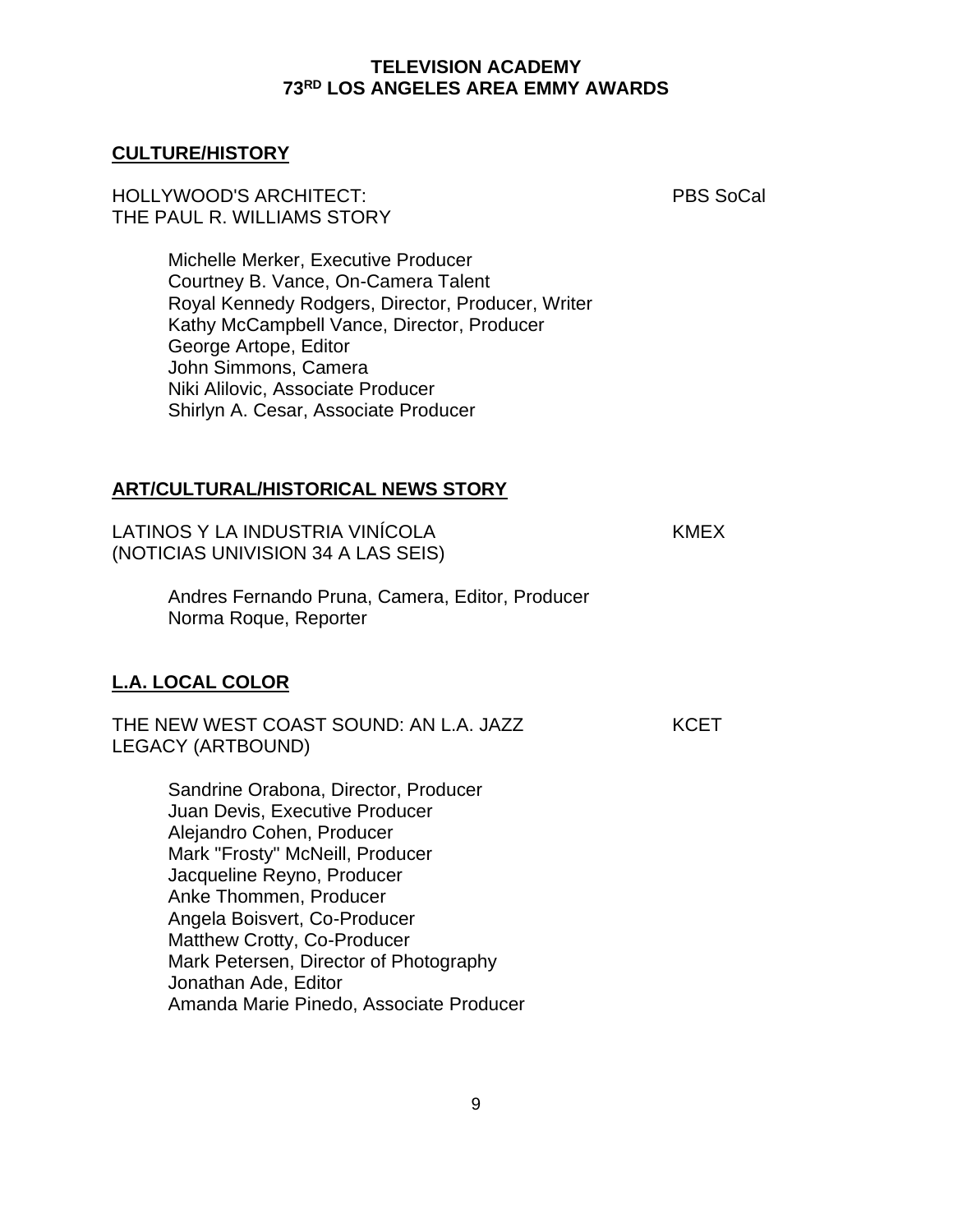# **HUMAN INTEREST NEWS STORY**

| AMENAZA LATENTE (NOTICIAS UNIVISION 34 A LAS SEIS)                                                                                      | KMEX        |
|-----------------------------------------------------------------------------------------------------------------------------------------|-------------|
| Claudia Botero, Producer, Reporter<br>Andres Bonilla, Camera, Editor                                                                    |             |
| <b>MUSIC COMPOSITION</b>                                                                                                                |             |
| TENDING NATURE: PRESERVING THE DESERT<br>WITH THE NATIVE AMERICAN LAND CONSERVANCY                                                      | <b>KCET</b> |
| Marcus Bagala, Composer<br>Mark Baechle, Composer                                                                                       |             |
| <b>INFORMATIONAL SERIES (MORE THAN 50% REMOTE)</b>                                                                                      |             |
| <b>I WAS THERE</b>                                                                                                                      | <b>KCET</b> |
| Karen Foshay, Executive Producer, Producer<br>Michael Ray, Editor, Producer<br>Tori Edgar, Producer                                     |             |
| <b>INFORMATIONAL SERIES (MORE THAN 50% STUDIO)</b>                                                                                      |             |
| <b>PROPS IN A MINUTE: ELECTION 2020</b>                                                                                                 | <b>KCET</b> |
| Karen Foshay, Producer, Writer<br>Robert McDonnell, Producer<br>Angela Boisvert, Producer<br>Henry Cram, Producer<br>Leyna Nguyen, Host |             |
| <b>BUSINESS/CONSUMER NEWS STORY</b>                                                                                                     |             |
| UNEMPLOYMENT FRAUD<br>(CBS2/KCAL9 NEWS AT 4PM AND 8PM)                                                                                  | CBS2/KCAL9  |
| Kristine Lazar, Producer, Reporter<br>Arie Thanasoulis, Camera, Editor                                                                  |             |
| 10                                                                                                                                      |             |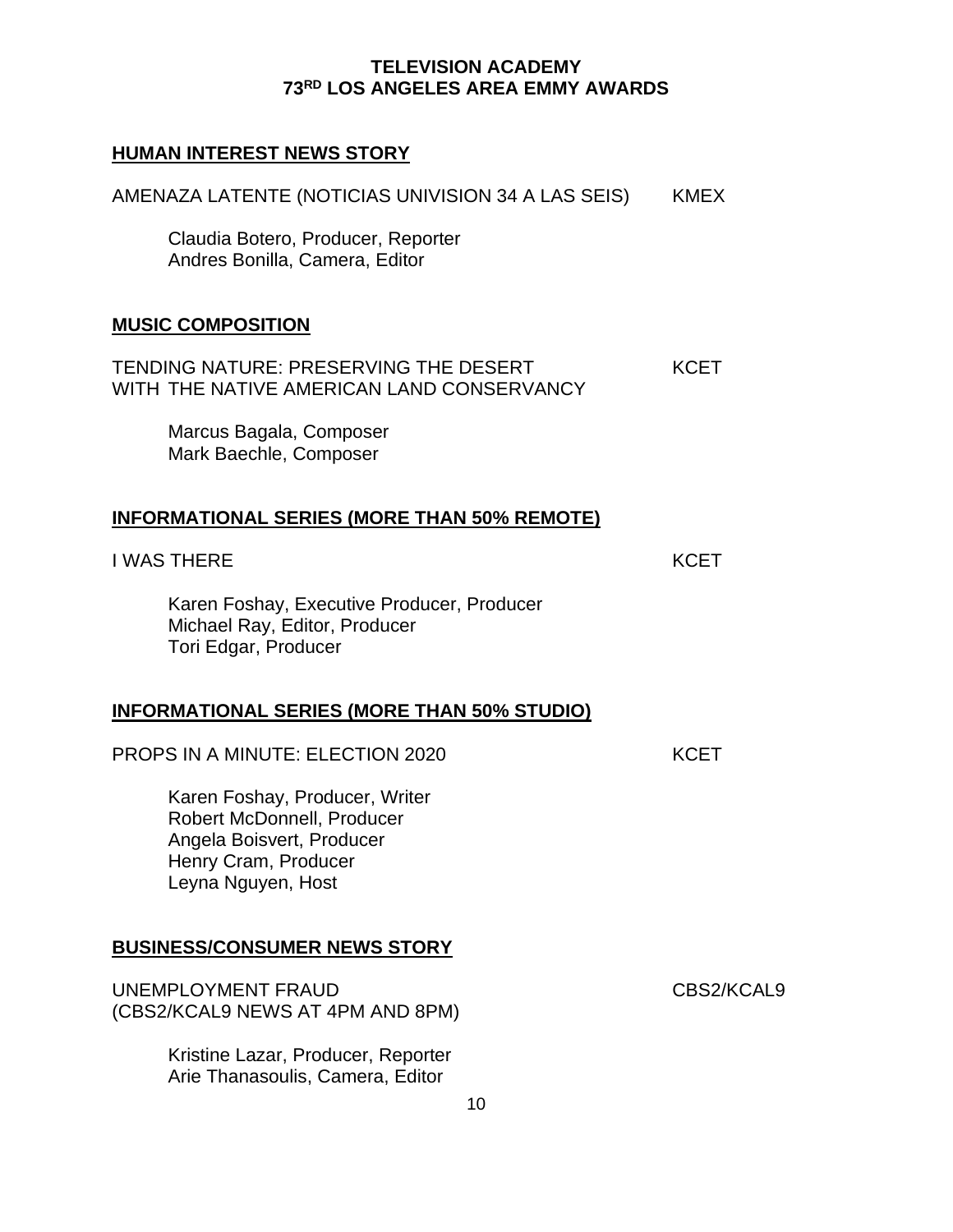| <b>SHORT PROMO - NEWS/TOPICAL</b>                                                                                                   |                        |
|-------------------------------------------------------------------------------------------------------------------------------------|------------------------|
| <b>PEACEFUL PROTEST</b>                                                                                                             | <b>KVEA</b>            |
| Mario Del Olmo, Producer, Writer<br><b>Timothy Paine, Editor</b>                                                                    |                        |
| <b>SHORT PROMO - SPORTS</b>                                                                                                         |                        |
| <b>LAKERS FANS &amp; RESILIENCE</b>                                                                                                 | Spectrum               |
| Enrique Adánez, Camera, Director, Editor<br>Pablo Bujosa Rodríguez, Producer                                                        | <b>SportsNet</b>       |
| <b>EDUCATION/INFORMATION</b>                                                                                                        |                        |
| YOUNG WOMEN RISING (GLOBAL MOSAIC)                                                                                                  | <b>KCET</b>            |
| Kim Spencer, Executive Producer, Producer<br>Patsy Northcutt, Producer, Director<br>Liz Canning, Director, Producer, Writer, Editor |                        |
| <b>INDEPENDENT PROGRAMMING</b>                                                                                                      |                        |
| CALIFORNIA COAST: WITHIN SIGHT, SCENT AND<br>SOUND OF THE OCEAN                                                                     | <b>KCET</b>            |
| Thomas Rigler, Director, Executive Producer<br>Deborah Zeitman, Editor                                                              |                        |
| <b>ENVIRONMENT NEWS STORY</b>                                                                                                       |                        |
| <b>OCEANA TRASH (YOUR MORNING NEWS)</b>                                                                                             | <b>Spectrum News 1</b> |
| Sarah Pilla, Reporter                                                                                                               |                        |